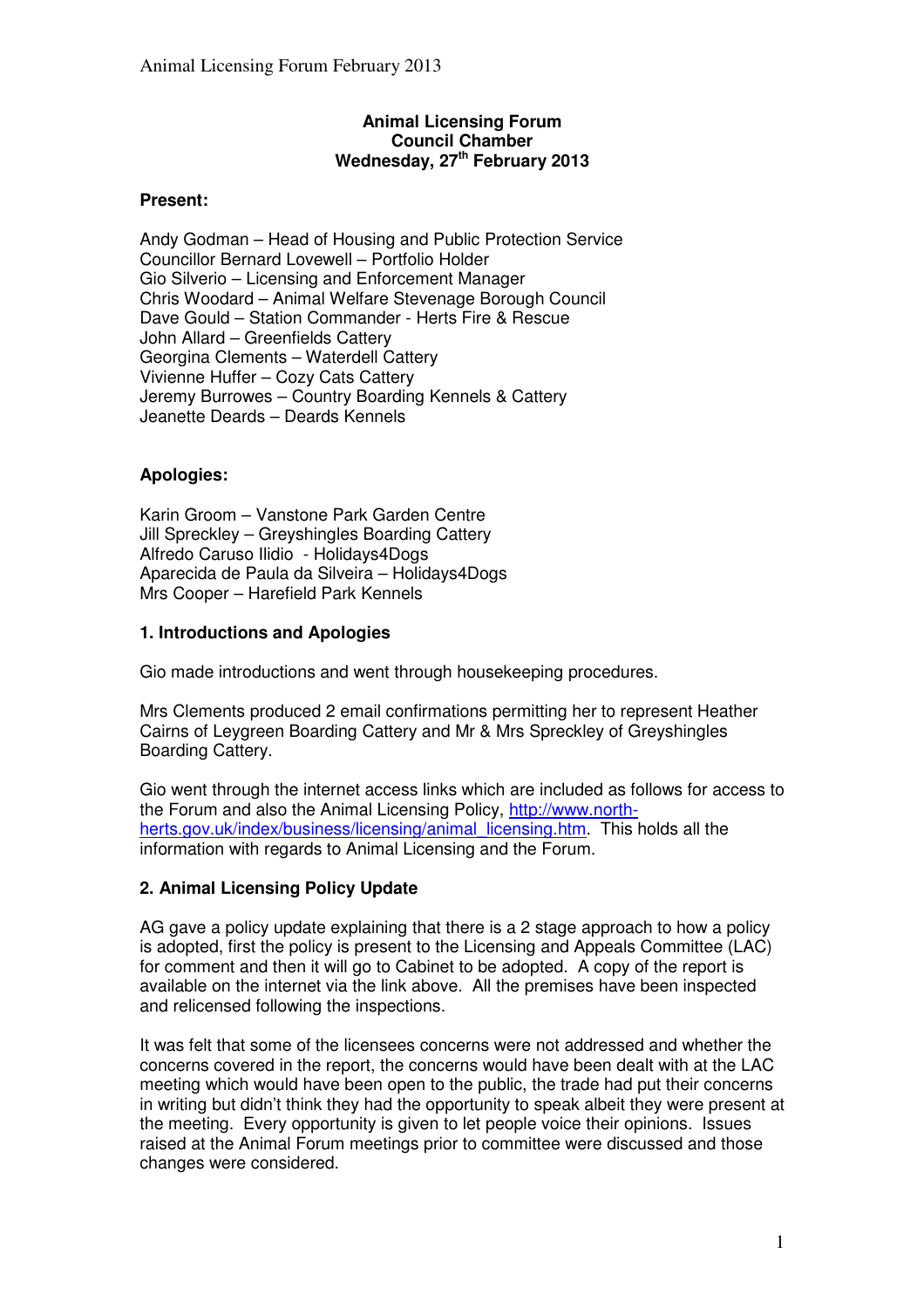Mrs Clements felt there was a breakdown in minute taking at the meeting. AG asked if the concerns are still as strong and valid. Certain points that were discussed and agreed then changed were presented in the report they were minor points not major.

GS and CW had been through the report today. GS had been through points on the report that went to LAC, there were no new requirements for cattery owners and following the inspections all premises had met the requirements of the policy. CW had visited all premises and found they were all above what was expected and some were exceptional. The conditions of the policy could affect new owners if the business is sold.

Mrs Clements bought up the subject of vaccination certificates in that they had to be presented 4 weeks prior to entering the cattery/kennels; some people get their pets done the week before their stay. The policy states at this should happen at least 4 weeks prior to the stay.

GS: the policy is open for review and is in place for 5 years, if it was felt that minor amendments were required they can be made if deemed necessary by the Portfolio Holder and Head of Service. AG will look at the vaccination requirements if evidence is made available from a recognised body then amendments could be made and the time period considered may result in less than 4 weeks being applied to the policy. Mrs Clements stated that the Cat Show says 1 week. Once the evidence has been gathered it will be looked at and the Forum will be advised if it is workable or not.

If an animal had to be taken in in an emergency, i.e. house fire, and it was impossible to obtain a copy of the vaccination certificate it was agreed the animal could be housed but in isolation until the vet could be contacted to confirm vaccination certificate was in place.

Terms of breach of the policy would be looked at case by case and the facts presented.

It would be advisable at the time of taking bookings to advise that they must present the vaccination certificate the time of bringing the animal for boarding.

The policy states all units must have sealed joints – each premises will be different not all have run offs. CW advised when he did the inspections of the type of flooring required, this is something that needs to be discussed on an individual basis with CW, not for the Forum. As long as there is no standing water in the unit then it meets the objectives of the Policy, if any problems ask for advice.

As this is a Forum Terms of Reference must be agreed. GS to action.

# **3. Fire Safety presentation Fire Commander**

DG is the District Commander Fire Protection Fire Safety Commercial Premises.

The Forum is in place to get relevant advice across, information is on the NHDC website. They are a phone call away, cannot do risk assessments but can give advice. Would advise to steer clear of Fire Risk Assessors – they are an unnecessary expenditure. If the guidance is followed the licence holder is the best person to do the risk assessment. If you have more than 5 employees or are a licensed premises you need an assessment that the proportionate to the size of the premises.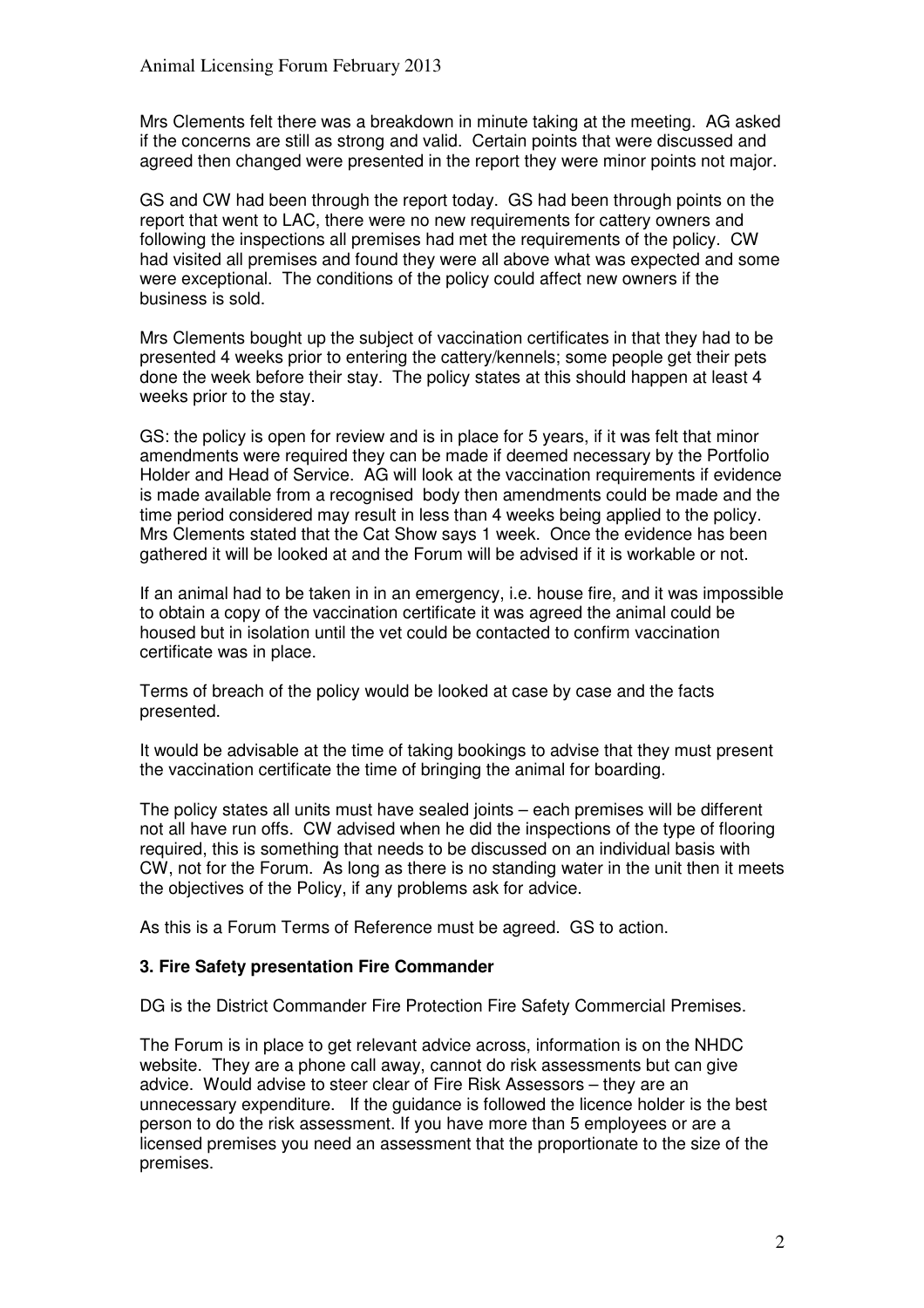If you have employees sleeping on site you need to have an Emergency Action Plan to ensure their safety should there be a fire. To raise the alarm you can shout, use a gong etc does not necessarily have to be an electronic fire system depending on the size of the premises. There should be emergency lighting if natural light is not available for means of escape. Fire fighting equipment should be the minimum requirements no C02 just water. The priority is to make sure all people are safely evacuated - do not put yourselves at risk over animals. Signage advising where to go etc should be placed around the site.

GC had spoken with Lee Craig and Rob Deveraux of the Fire Service and had given key numbers and contact numbers in case of an emergency.

Contact number for advice and information is 01707 292350 – ask for Fire Protection and you will be put through to the Duty Officer.

#### **4. Feedback from Stevenage Borough Council re inspections**

CW had visited all the premises and the majority were exceptional, the only real issue was missing fire assessments.

Legislation states that someone has to be on site at all times whilst animals are boarded, comments that most are one man bands and do not always have someone who can cover, the paragraph needs changing.

Section 5.10.1 of the NHDC Animal Policy states that the legislation says has to be covered at all times. It used to be that the animals had to be checked very 4 hours, the licensees would have to lobby their local MP on this as it cannot be changed locally as it has to be done by Government.

Customers had been asked if they expected someone to be on site 24 hours and they all said no.

You are responsible for yourselves and the Local Authority only take action if in the public interest, if action is needed it would start with a verbal warning, followed by written warning and then court if the Policy is not complied with. The Local Authority are here to guide and assist.

Advised that as an authorised officer you cannot turn CW away as he has right of entry at any time.

# **5. Dispatch of licenses**

Phone calls had to be made at the end of December as applications for renewal of licenses had not been received. The licence runs from 1<sup>st</sup> January to 31<sup>st</sup> December and licenses will be despatched early January if payments and applications have been received. If a replacement licence is required there is a fee.

3.1.1 of the policy – Plans – plans are not currently submitted, it is just a basic plan of the layout of the premises there is no need to use an architect. Plans are useful even for the Fire Service and Local Authority Officers.

#### **6. DEFRA – consultation from Summer 2012 on 'Promoting More Responsible Dog Ownership'**